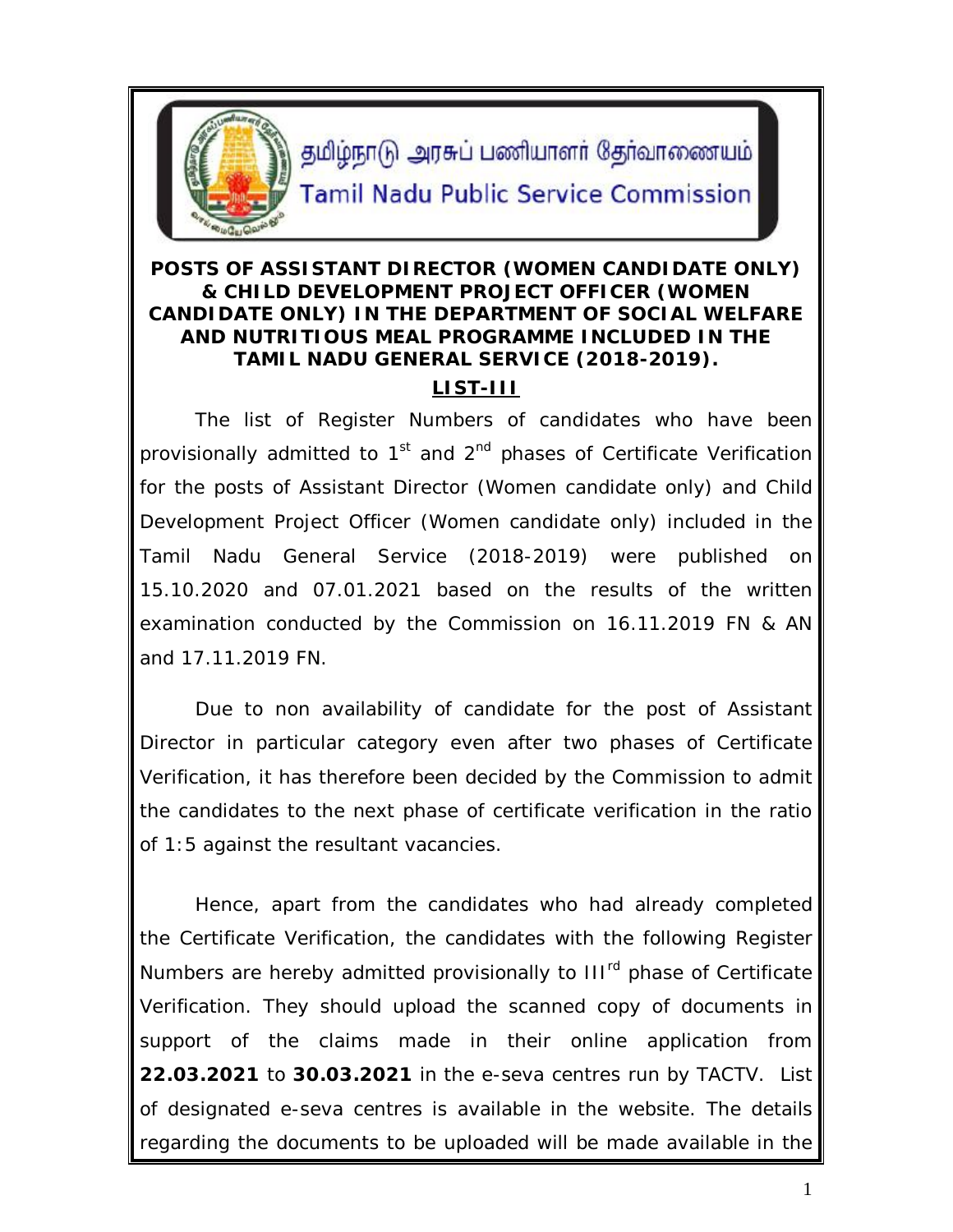Commission's website and candidates will be informed of the above fact only through SMS and e-mail. Individual communication in this regard will NOT be sent to the candidates by post:-

## **ASSISTANT DIRECTOR (PG Degree Standard)**

010002283 170001016 AND 250002091

**After completion of** *Certificate Verification, the list for provisional admission to Oral test in the ratio of 1:2/1:3 will be published.*

## **NOTES:**

- 1. Mere inclusion of the Register Numbers of candidates in the above list will not imply that their candidature has been fully considered for next stage of selection.
- 2. The candidates whose Register Numbers are found in the above list have been admitted provisionally to the Certificate Verification based on the marks obtained by them in the Written Examination and with reference to the Rule of Reservation of Appointments.
- 3. The admission of the candidates to Certificate Verification is provisional subject to verification and acceptance of the claim made in their online applications towards Age, Educational Qualification, Community, Differently Abled Status, PSTM etc., through original documents. If any of their claims are found to be false or incorrect, their provisional admission to Certificate Verification will be cancelled, their online applications will be rejected and they will not be admitted to the next stage of selection.